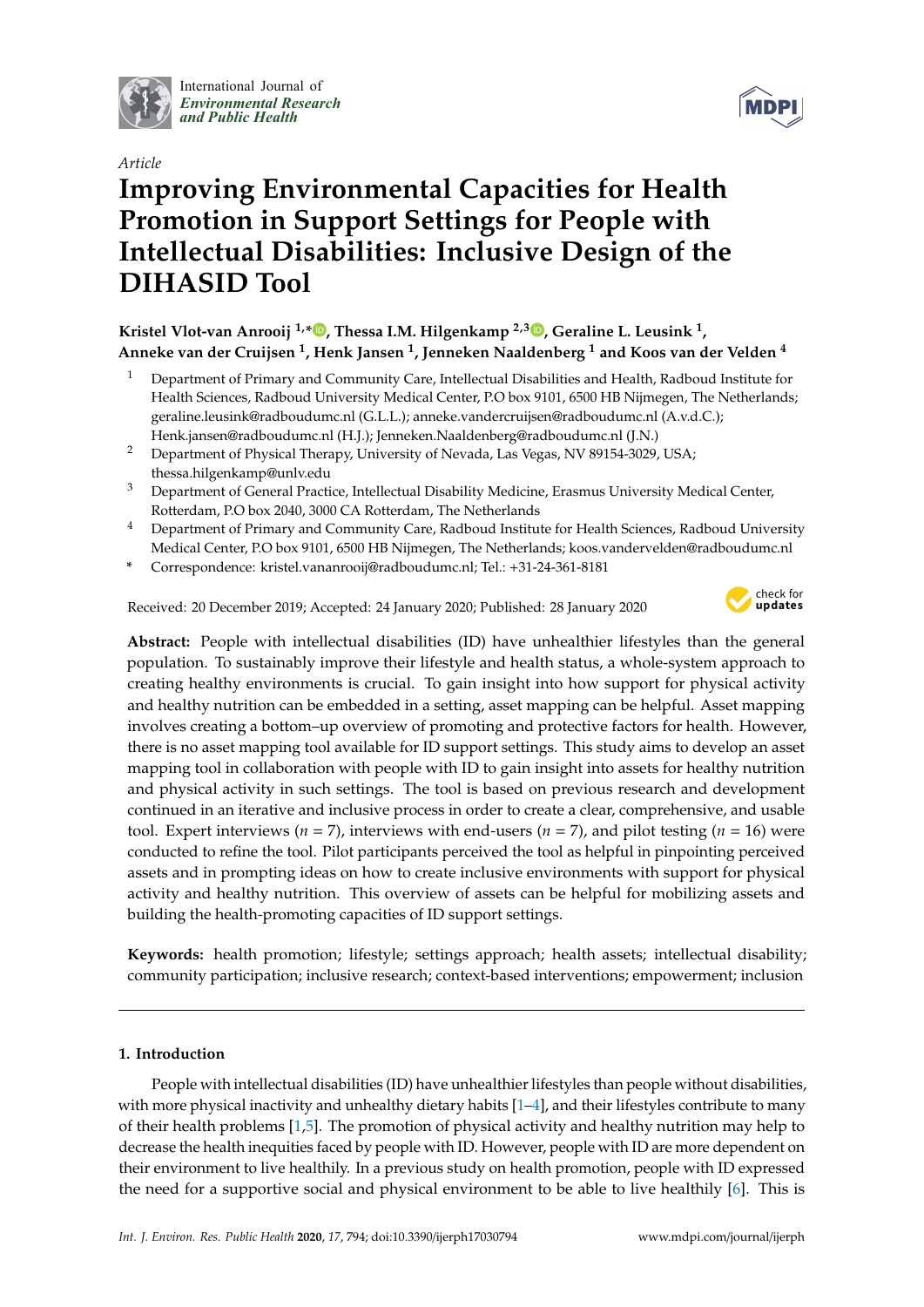supported by the growing evidence of environmental factors associated with lifestyle, such as the association between the presence of convenience stores and fast-food restaurants and nutrition intake, and the association between the accessibility of facilities, street safety, aesthetic attributes, and physical activity [\[7–](#page-10-0)[10\]](#page-10-1). ID support settings are specialized in providing long-term residential, community living arrangements, and day activities for people with ID, who face limitations in intellectual functioning and adaptive behavior [\[11\]](#page-10-2). In the Netherlands, about 68,000 people live in facilities from ID support settings, ranging from clustered group homes to small-group living in apartments or single-family homes in neighborhoods [\[12](#page-10-3)[,13\]](#page-10-4). People with ID spend a lot of time in these settings where they receive support with personal, daily, social, and home health tasks, mainly provided by daily care professionals trained in behavior aspects and/or assisted nursing [\[14\]](#page-10-5). So, environmental support for health promotion could contribute to sustainable improvement in the health status of people with ID and achieve more equality for this population in which ID support settings can play a crucial role.

Despite the efforts of ID support organizations to improve the lifestyle of people with ID, the sustainable embedment of health promotion in daily support faces challenges [\[6](#page-9-3)[,15,](#page-10-6)[16\]](#page-10-7). On the one hand, many interventions developed by researchers in program settings are challenged by difficulties in implementing them in practice [\[15\]](#page-10-6). On the other hand, many of the interventions developed in practice focus mostly on the individual, consist of stand-alone activities, and lack embedment in policy [\[17](#page-10-8)[,18\]](#page-10-9). Moreover, they lack sustainability as they are not embedded in the daily support system of ID support organizations [\[17,](#page-10-8)[18\]](#page-10-9). To sustainably improve the lifestyles of people with ID in settings where they engage, a whole-system approach has been identified as a way forward [\[19\]](#page-10-10).

Taking a whole-system approach is complex, as it requires health promotion to be embedded in the day-to-day practices of ID care organizations. This whole-system approach has been successfully implemented using the healthy settings approach [\[20,](#page-10-11)[21\]](#page-10-12). This healthy settings approach is a wholesystem approach where stakeholders are given the capacity to address behavioral and environmental factors and embed health within the routines and the culture of a setting [\[20,](#page-10-11)[21\]](#page-10-12). It has been successfully implemented in hospitals and schools as healthy school and healthy hospital projects. These have resulted in transformed policies, organizational structures, and community action to facilitate healthy living [\[22](#page-10-13)[,23\]](#page-10-14). Due to these successes in other settings, this approach might also be beneficial for health promotion in ID support settings.

Co-creating healthy settings is key, as the people who actually use a setting know best which of the existing resources can be useful and how health promotion can be made part of the whole-system in a certain setting [\[24\]](#page-10-15). Asset mapping is a bottom–up process for creating an overview of those resources (promoting and protective factors) that maintain and sustain health and well-being in a defined setting. In this approach, people who use the setting are actively involved, as they have essential knowledge and experiences about living in a place and the resources available. Therefore, asset mapping can be used to provide input for the whole-system approach. In general, there is a lack of asset mapping techniques [\[25\]](#page-10-16). Although existing tools can help assess resources for health promotion in the environment [\[26–](#page-10-17)[36\]](#page-11-0), these tools fit poorly with an assets mapping approach due to the lack of a whole-system focus, the lack of a positive approach, or a scope that is too narrow. Furthermore, making a tool that can be used by people with ID themselves requires a clear structure and language with instructions to create meaningful engagement by people with ID.

This study aimed to develop a comprehensive, clear, and usable inclusive tool for environmental asset mapping for ID support settings that can also be used by people with ID themselves. The tool, developed in Dutch, provides insight into perceived environmental assets and points for improvements regarding support for healthy nutrition and physical activity for people with moderate to profound ID in settings where they engage. These insights can be used to create inclusive and health-promoting environments. This article describes the iterative and inclusive development process of creating the tool using expert interviews, cognitive interviews, and pilot testing. The inclusive research team used this input to create a functional tool that can be used by people with ID and care professionals.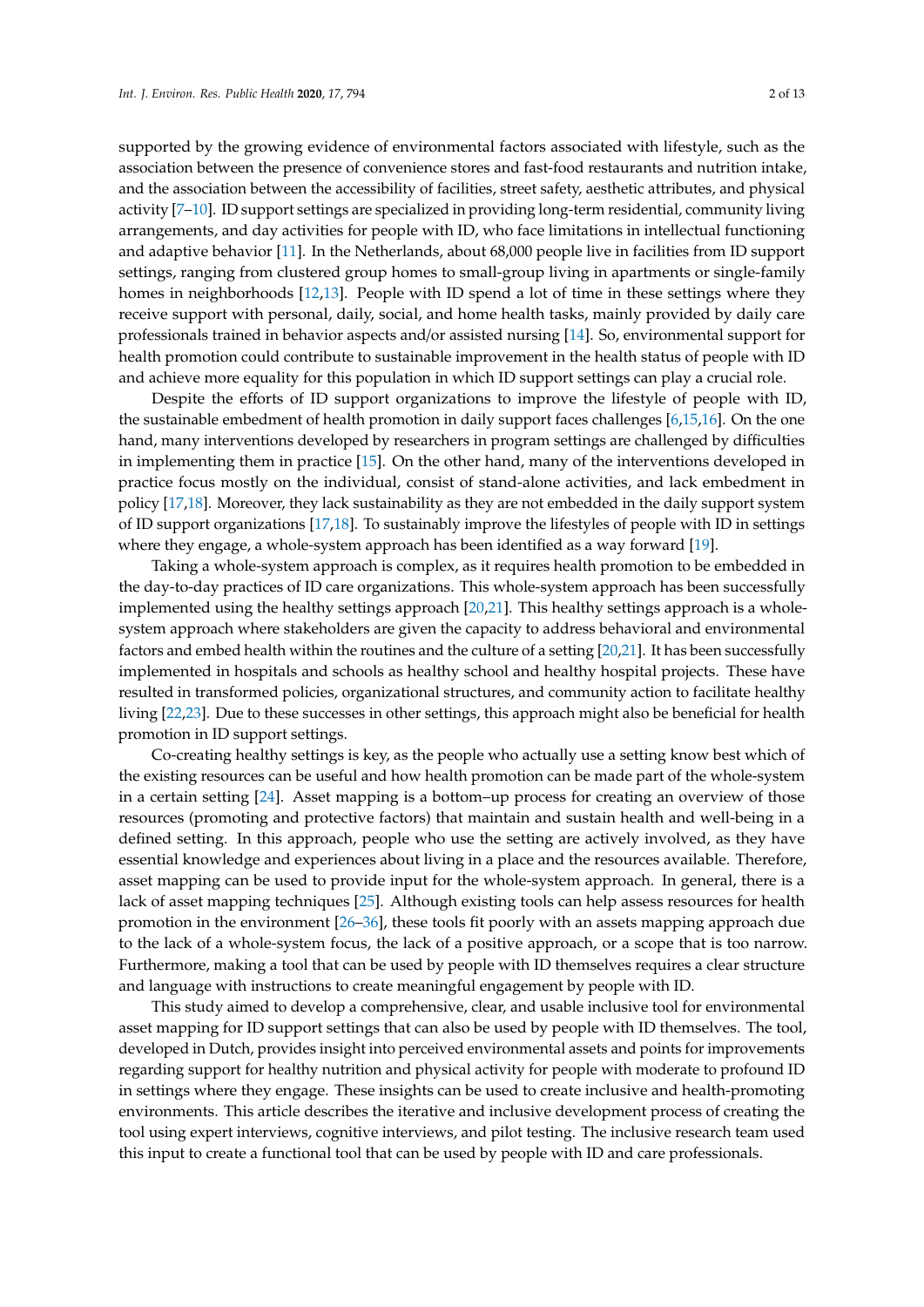#### **2. Materials and Methods**

#### *2.1. Development Phases*

This study used an iterative process in which end-users were involved to develop the asset mapping tool named DIscovering Health-promoting Assets in Settings for people with Intellectual Disabilities (DIHASID). End-users include people who engage in a living or day-activity location, e.g., people with mild to moderate ID, proxy respondents for people with severe/profound ID, and care professionals. The three development steps are visualized in Table [1](#page-2-0) and described below.

<span id="page-2-0"></span>**Table 1.** Development of the DIHASID tool: phases, action, results, and participants. ID: intellectual disabilities.

| <b>Phase</b>                           | Action                                                                                                                            | Result                                                                                                                  | Participants                                                                                                                                  |
|----------------------------------------|-----------------------------------------------------------------------------------------------------------------------------------|-------------------------------------------------------------------------------------------------------------------------|-----------------------------------------------------------------------------------------------------------------------------------------------|
| Make the DIHASID<br>tool comprehensive | Check the extent to<br>which the DIHASID tool<br>represents all facets of a<br>given construct                                    | Based on expert<br>feedback, the DIHASID<br>tool is adjusted to make<br>it comprehensive                                | Experts on physical activity,<br>nutrition, and health<br>promotion for people with<br>ID $(n=7)$                                             |
| Make the DIHASID<br>tool clear         | Check the readability,<br>clarity of language, and<br>consistency of style of<br>the questions and format<br>of the DIHASID tool  | Points of attention<br>deduced in the cognitive<br>interviews are used to<br>improve the clarity of the<br>DIHASID tool | End-users: people with<br>mild/moderate ID, proxy<br>respondents for people with<br>severe/profound ID, and care<br>professionals ( $n = 7$ ) |
| Make the DIHASID<br>tool usable        | Pilot test the DIHASID<br>tool to test the usability<br>of the scan in settings<br>where people with ID<br>live, work, and engage | Pilot testing improves<br>the tool's usability, and<br>the final DIHASID tool is<br>developed                           | End-users from three pilot<br>locations ( $n = 16$ )                                                                                          |

The DIHASID tool is underpinned by an ecological model and the theory of salutogenesis. This implicates a focus on multiple environmental levels and on protective or promotive factors rather than on barriers and needs, and a focus on assets [\[37,](#page-11-1)[38\]](#page-11-2).

The research team developed a draft asset mapping tool based on the Healthy Settings for People with Intellectual Disabilities (HeSPID) framework. This framework was built on two studies in which academics, people with ID, and proxies for people with ID developed a framework of themes and assets relevant for physical activity and nutrition in ID support settings [\[39](#page-11-3)[,40\]](#page-11-4). The framework consists of 14 environmental-asset themes relating to people, places, and preconditions for healthy living.

This draft was discussed during expert interviews. Focus points were elicited on the comprehensibility of the themes and questions of the DIHASID tool, including all possible assets relevant for healthy living in ID support settings. Firstly, the aim of the DIHASID tool and an overview of the themes were introduced. Secondly, each theme was introduced, with a description based on the HeSPID framework [\[39](#page-11-3)[,40\]](#page-11-4). Then, for each theme, the questions were read aloud, and the participants were asked to provide feedback on how representative the questions were. In addition, further suggestions were requested. Lastly, participants were asked to reflect on the tool and share ideas on other themes that should be included.

The cognitive interviewing (CI) technique was used to check the clarity of the questions for the users. CI is a method to evaluate the quality of transferring knowledge in questionnaires and has been used successfully among people with ID  $[41,42]$  $[41,42]$ . In CI, the interviewer reads the questions aloud and asks the interviewee to think aloud when answering the question. Probing questions are used to let the interviewees paraphrase questions, discuss thoughts, feelings, and ideas, and suggest alternative wording. The Question Appraisal System (QAS-99) was used to develop the interview protocol, including probing questions related to possible problems identified by the research team [\[41\]](#page-11-5). The interviews started with an explanation of the aim of the interview and the tool. Then, each question was read aloud by the interviewer, and the interviewee expressed what he/she thought and what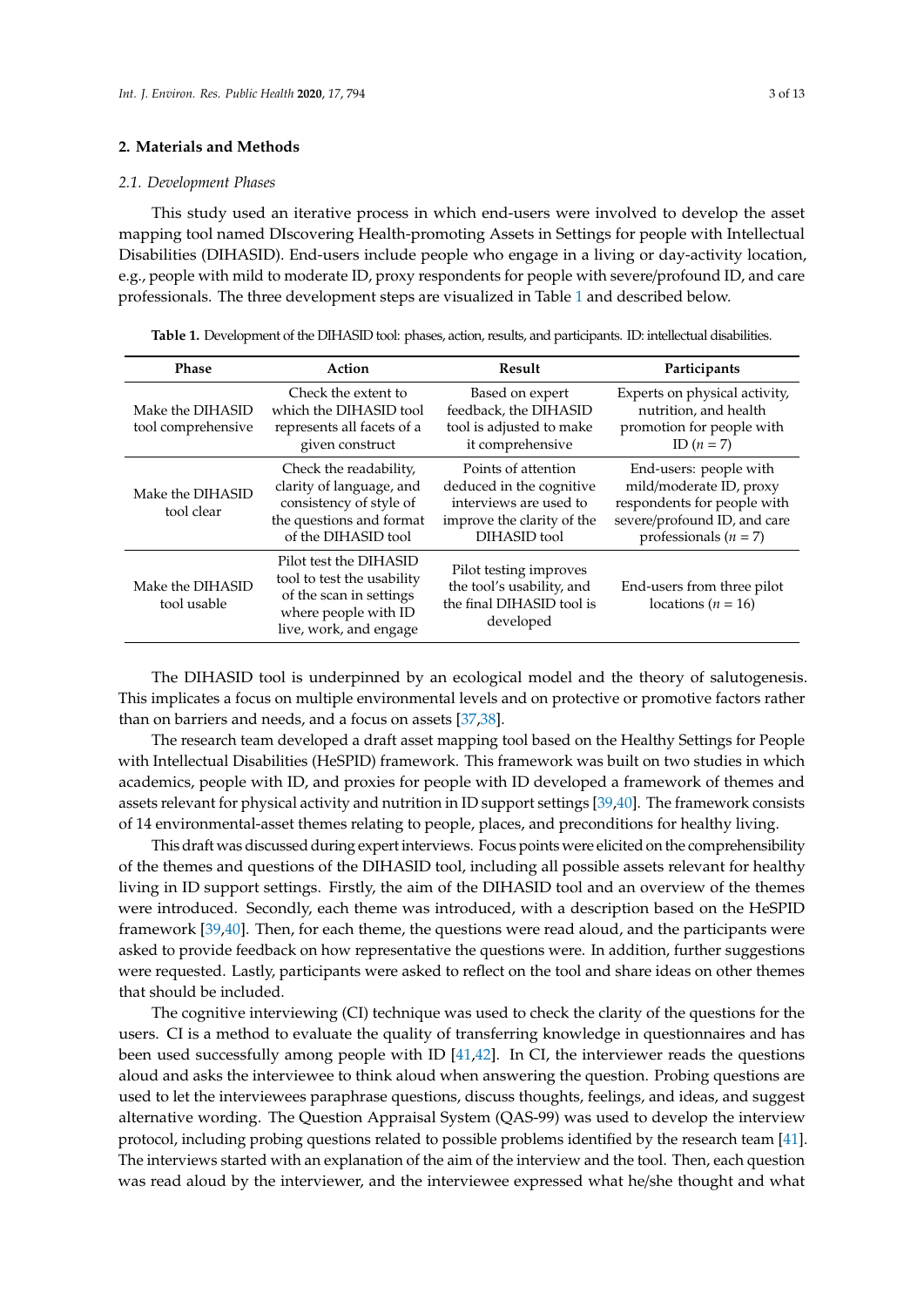he/she would answer. If applicable, probing questions related to the question were asked. After one hour, the interview stopped, unless the interviewee explicitly wanted to continue. Interviews were audiotaped and conducted by K.V.v.A. in a place that was convenient for the interviewee.

To improve the usability of the DIHASID tool in practice, people with ID and care professionals at the three pilot locations (1) completed the DIHASID tool; (2) completed the After-Scenario Questionnaire (ASQ), a 3-item questionnaire about user satisfaction [\[43\]](#page-11-7); and (3) participated in a group discussion in which task usability, user satisfaction, functional usefulness, and ideas for improvements of the DIHASID tool were discussed. The group discussion topics were based on usability domains [\[44\]](#page-11-8).

#### *2.2. Procedures*

For the expert interviews, experts were sought on physical activity, nutrition, and health promotion for people with ID. For the cognitive interviews, end-users were recruited: adults with mild/moderate ID who are able to communicate verbally, proxy respondents for persons with severe/profound ID, and a care professional. Diversity was sought in type of location (living or day-activity location). For the pilot, living or day-activity locations for people with moderate to profound ID were sought. In each pilot location, between two and four care professionals and between two and four adults with mild/moderate ID who were able to communicate verbally or between two and four proxy respondents for adults with severe/profound ID were recruited. Participants were recruited through purposive sampling. For the expert interviews, the research team's network was used to recruit participants by inviting them through email. For the cognitive interviews and pilot, the contact persons of eight ID support providers helped to recruit participants. They sent the information leaflet to team leaders and care professionals and asked them to identify potential participants.

The care professionals identified potential participants who were interested and able to participate and provide consent. Care professionals provided them with an information leaflet on the content and procedure of the study. If needed, the care professionals assisted in reading and understanding the information. Those who were interested to participate were asked to read or listen to the consent form. It was possible to contact the researcher by phone or email to ask questions. Those who agreed to participate were asked to sign the form themselves. After consent was obtained, the contact information was shared with the researcher, who contacted them or their care professional to schedule the meeting(s). For the expert interviews, informed consent was obtained when the appointment was being made.

The study was conducted according to the principles of the Declaration of Helsinki and the EU General Data Protection Regulation. The Medical Research Ethics Committee of Radboud University and Medical Center approved this study (registration number: 2018-4408).

#### *2.3. Inclusive Approach*

This study actively involved people with ID as co-researchers to deploy experiential and scientific knowledge and contribute to appropriate data collection, data quality, and relevant outcomes [\[45,](#page-11-9)[46\]](#page-11-10). The inclusive research team consisted of researchers with ID (co-researchers) and without ID, all employed by the university, and followed Frankena's [\[46\]](#page-11-10) guidelines in the consensus statement for inclusive health research. K.V.v.A., A.v.d.C., and H.J. developed the procedure and the data collection method and incorporated feedback from other team members and the project's advisory group, which included people with ID, care professionals, health professionals, and a manager. Data collection and analysis was conducted by K.V.v.A. The co-researchers assisted when interpretation questions arose regarding the analysis of the cognitive interviews and group discussions of the pilot. Then, they listened to the audiotapes and discussed the meaning of what participants said. After each phase, K.V.v.A., A.v.d.C., H.J., and J.N. discussed how to adjust the tool in light of the problems and possible solutions identified during data collection. Given the important contribution of the co-researchers to this study, they are also recognized as co-authors on this paper.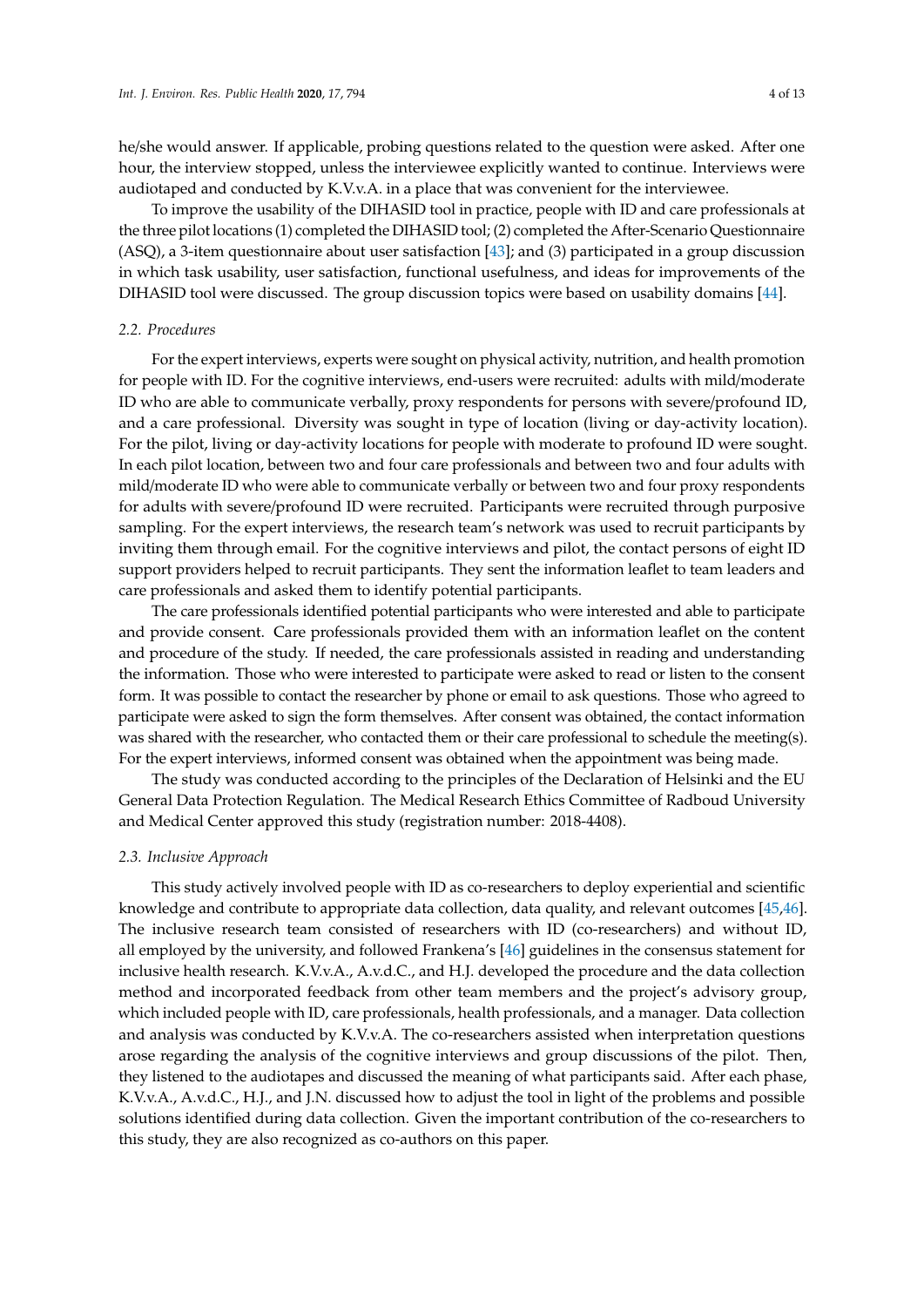Collaboration between the researchers with and without ID was supported by (1) the research clock, a clock on which steps of the study were visualized to prompt memory; (2) audio recordings rather than transcripts for data analysis; (3) verbal explanation of this manuscript to obtain feedback; and (4) a training on working as a team of researchers with and without ID. In addition to this scientific paper, an easy-read abstract was written.

#### *2.4. Analysis*

Data analysis was performed using Atlas.ti software 8.2.29 and SPSS (version 25, SPSS Inc., Chicago, IL, USA. The suggestions from the expert interviews were collected and grouped based on type of problem and suggested improvements for the DIHASID tool. The audio recordings of the cognitive interviews were analyzed using Atlas.ti. The identified problems were selected and categorized according to the eight QAS-99 categories [\[41\]](#page-11-5). Then, the categories were thematically analyzed, and suggestions for improvements were logged.

The pilot data on the DIHASID tool and the ASQ were analyzed using descriptive statistics in SPSS. The audio recordings of the group discussions were thematically analyzed using Atlas.ti. Relevant fragments were structured in the categories of the TURF framework on usability, where TURF stands for Task, User, Representation and Function [\[44\]](#page-11-8), and then thematically analyzed. The gathered information was discussed among the research team to finalize the DIHASID tool.

#### **3. Results**

#### *3.1. Participants*

Thirty persons participated in the development of the DIHASID tool. Seven female experts in lifestyle and health promotion participated in interviews on the comprehensibility of the DIHASID tool: three experts on physical activity for people with ID, two experts on nutrition for people with ID, and two experts on health promotion. The following end-users participated in cognitive interviews on the clarity of the DIHASID tool: people with ID, aged 18–55 (two male, three females, three filled it out for living location and two for day-activity location), a female proxy respondent (parent), and a female care professional. The tool was piloted on usability among 16 persons from three different living and/or day-activity locations for people with moderate to profound ID, i.e., six persons with ID (five males, 1 female), two female proxy respondents, seven female care professionals, and one male manager.

#### *3.2. Comprehensive DIHASID Tool*

The analysis of the expert interviews resulted in six points for improving the comprehensibility of the DIHASID tool: (i) add a theme, (ii) add answer options, (iii) clarify or divide broad or vague questions, (iv) find better matching response categories for which respondents have the knowledge to answer, (v) use reminders for what is viewed as healthy living and a healthy living environment, and (vi) personalize questions. The input was used to change the tool regarding (i) adding or changing questions and answer options, (ii) providing more instructions, and (iii) personalization of the questions. Table [2](#page-5-0) provides a full list of the points for improvements and changes made to the DIHASID tool.

**Table 2.** Points for improvement suggested in expert interviews and changes to the DIHASID tool.

| Point for Improvement                                                                                                                              | Changes to the DIHASID Tool                                                                                                  |  |
|----------------------------------------------------------------------------------------------------------------------------------------------------|------------------------------------------------------------------------------------------------------------------------------|--|
| Add theme:<br>Include communication about healthy living within an<br>organization in questions about health-promoting<br>organizational policies. | The question: "How do you perceive the attention on<br>healthy living in communications by this organization?"<br>was added. |  |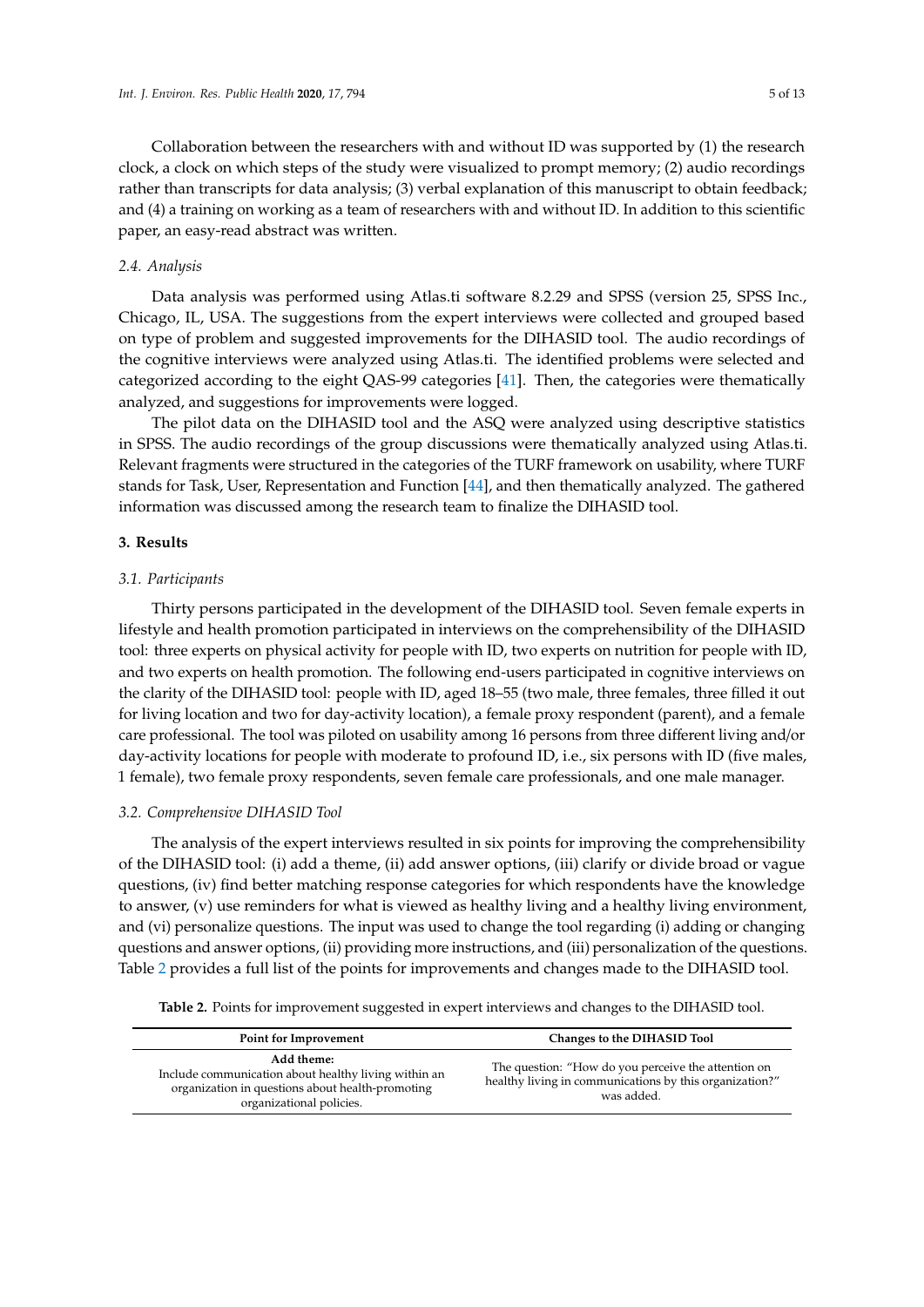<span id="page-5-0"></span>

| Add answer options for the questions:<br>(1) Type of disabilities: type of wheelchair, I am not allowed on<br>the road by myself, epilepsy<br>(2) Type of support persons: friends, occupational therapist,<br>speech therapist<br>(3) Type of support: others buy food/devices: bicycle for the<br>wheelchair, book with ideas about exercise activities, games in<br>which you need to move, meal service, and meal-in-a-box<br>(4) Type of autonomy-supported decision making: clients<br>choose themselves, they do not receive help.                                                                                                                                                                            | The suggested answer options were added to the questions.                                                                                                                                                                                                                                                                                                                                                                                                                                                                                                                                                                                                                                                                                                                                                                                                                     |
|----------------------------------------------------------------------------------------------------------------------------------------------------------------------------------------------------------------------------------------------------------------------------------------------------------------------------------------------------------------------------------------------------------------------------------------------------------------------------------------------------------------------------------------------------------------------------------------------------------------------------------------------------------------------------------------------------------------------|-------------------------------------------------------------------------------------------------------------------------------------------------------------------------------------------------------------------------------------------------------------------------------------------------------------------------------------------------------------------------------------------------------------------------------------------------------------------------------------------------------------------------------------------------------------------------------------------------------------------------------------------------------------------------------------------------------------------------------------------------------------------------------------------------------------------------------------------------------------------------------|
| Clarify or divide broad or vague questions:<br>(1) The answer options for the question on types of advice from<br>types of health professionals are not complete. Many health<br>professionals can give several types of advice.<br>(2) How participants experience the help of others for healthy<br>living is very broad. It might be better to split 'others' into<br>categories such as family and friends, health professionals, care<br>professionals, volunteers, and clients.<br>(3) The question, "What do you think of the opportunities for<br>healthy living in the neighborhood?" was found to be vague.<br>This could be interpreted as places for healthy living or<br>activities for healthy living. | (1) The question was split into two questions: "At this<br>location, there is enough opportunity for care professionals<br>to get tips about?" <answer include="" of<br="" options="" types="">advice&gt; and "Who is available to provide this advice?"<br/><answer health="" include="" of="" options="" professionals="" types="">.<br/>(2) The answer option for the question, "How well do<br/>others help with healthy living?" was split into three<br/>categories: (a) care professionals, clients, and volunteers,<br/>(b) family and friends, and (c) health professionals.<br/>(3) The question was split into: "Are there enough places<br/>for healthy eating, healthy drinking, physical activity, and<br/>sports in the neighborhood?" and "Are there enough<br/>activities for healthy living in which you/the client can<br/>participate?"</answer></answer> |
| Matching response categories:<br>(1) The answer type for the question on talking about healthy<br>living was perceived as difficult and not appropriate. The<br>answer type on how often talks about healthy living were held<br>was perceived as less important than how talking is<br>experienced.<br>(2) The answer option for the questions, "How much time do<br>care professionals have for activating clients?" and "How<br>much time and attention and do care professionals have for<br>providing food and drinks?" were perceived as too difficult. It<br>was perceived as too difficult for participants to express this in<br>days per week, as this largely varies between weeks.                       | (1) The answer options were changed to a 5-point smiley<br>answer.<br>(2) The answer options were changed to<br>never/sometimes/often/always.                                                                                                                                                                                                                                                                                                                                                                                                                                                                                                                                                                                                                                                                                                                                 |
| Use reminders:<br>The experts stated that clients would need reminders of what is<br>viewed as healthy living and a healthy living environment.                                                                                                                                                                                                                                                                                                                                                                                                                                                                                                                                                                      | The explanation of healthy living was repeated at several<br>places in the questionnaire. The subthemes of People,<br>Places, and Preconditions were repeated above the open<br>questions to stimulate the participants to think about all the<br>questions that they answered about the overarching theme<br>and formulate wishes.                                                                                                                                                                                                                                                                                                                                                                                                                                                                                                                                           |
| Personalized questions:<br>The participants perceived referrals in questions as too general.<br>Personalization of the questions was perceived as helpful for<br>clients (e.g., "Who supports you with healthy living?" instead                                                                                                                                                                                                                                                                                                                                                                                                                                                                                      | Separate questions were devised for clients, proxies, and<br>care professionals.                                                                                                                                                                                                                                                                                                                                                                                                                                                                                                                                                                                                                                                                                                                                                                                              |

**Table 2.** *Cont.*

Analysis also resulted in points that did not match the aim of the DIHASID tool and therefore did not result in changes to the tool. Examples include suggestions on the knowledge or professional attitude of clients and care professionals, relaxation, and negative environmental factors. The stability of the social network of people with ID was not included in the DIHASID tool, as this was perceived as too difficult to ascertain via a questionnaire. Details on accessibility (e.g., does the swimming pool have a hoist) were not included, as this would make the list too detailed and too long.

#### *3.3. Clarity of the DIHASID Tool*

of "Who at this location supports healthy living?").

Analysis of the cognitive interviews identified 152 problems with clarity, resulting in 119 adjustments to the DIHASID tool. The problems and their adjustments are described below using the eight QAS-99 categories, see Table [3.](#page-6-0)

In the Clarity category ( $n = 64$ ), problems related to the wording of the questions, technical terms, such as health professionals and epilepsy, and vague questions. Regarding Response categories (*n* = 38), problems related to technical terms and vague, overlapping, and missing answer options. For example,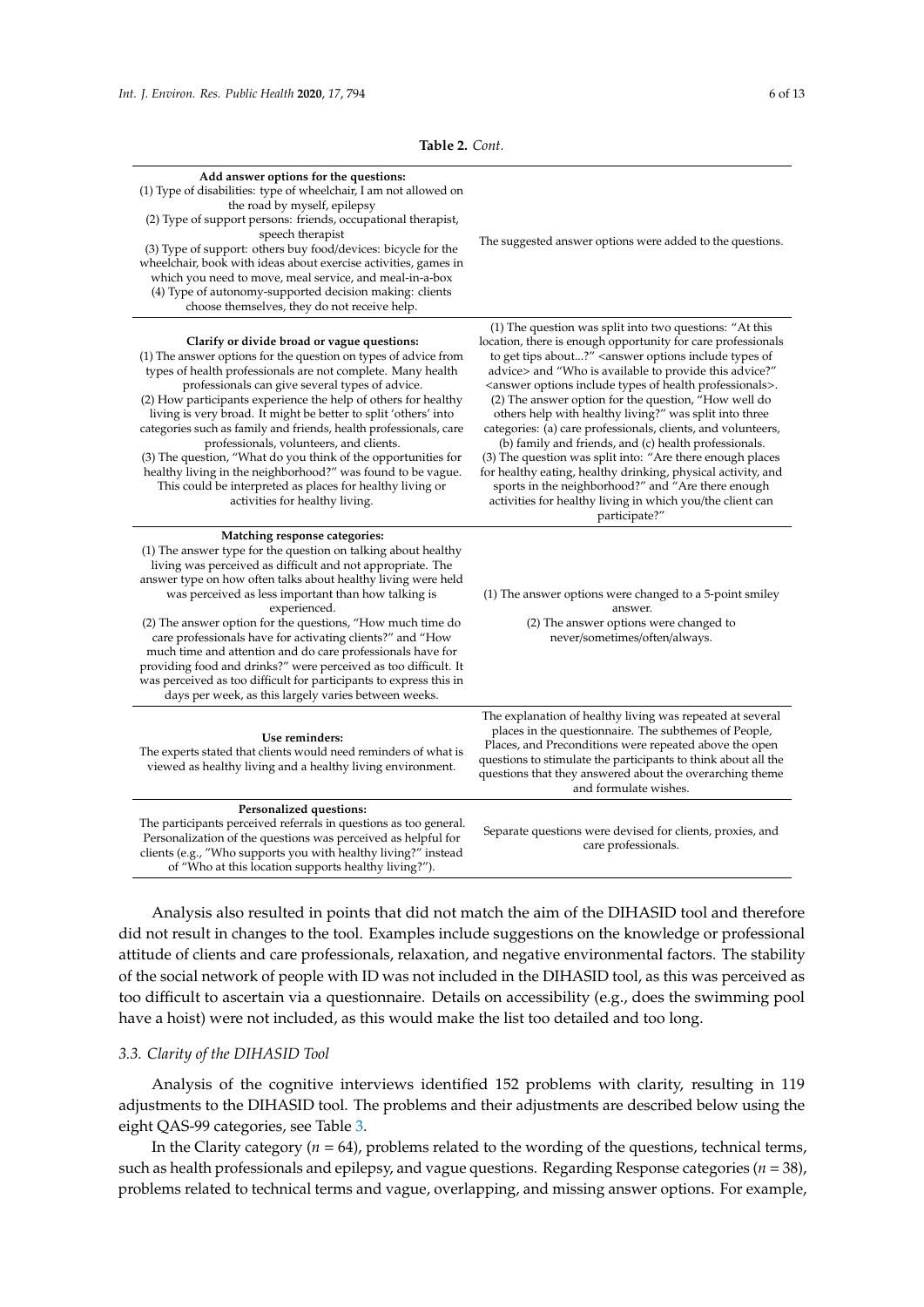the differences between the five smileys were vague according to the participants. Problems with Instructions ( $n = 23$ ) included lack of clarity on what to consider when answering the questions, information missing on how many answers could be chosen, and surplus information. A few problems related to Knowledge or Memory (*n* = 10), including difficulty in knowing the boundaries and facilities of—and distances from—facilities within the neighborhood and care professionals' knowledge on organizational policy and budgets. For Sensitivity or Bias (*n* = 7), problems related to questions on the nature of a person's disabilities and use of the word 'client'. Only one problem related to the Assumptions category: it was perceived as difficult to choose one smiley for how a person perceives help from all health professionals. Other problems ( $n = 9$ ) related to the size and unclear meaning of pictures.

<span id="page-6-0"></span>**Table 3.** Problems identified in cognitive interviews and changes to improve the clarity of the DIHASID tool.

| QAS-99 Category                                                                                                                                                                    | <b>Description of Problems</b>                                                                                                                                                                                                                                                                                                                                                                                                                                                                       | Changes to the DIHASID Tool                                                                                                                                                                                                                                                         |
|------------------------------------------------------------------------------------------------------------------------------------------------------------------------------------|------------------------------------------------------------------------------------------------------------------------------------------------------------------------------------------------------------------------------------------------------------------------------------------------------------------------------------------------------------------------------------------------------------------------------------------------------------------------------------------------------|-------------------------------------------------------------------------------------------------------------------------------------------------------------------------------------------------------------------------------------------------------------------------------------|
| 1. Reading<br>Difficulty reading the question<br>(what and how to read)                                                                                                            | n.a.                                                                                                                                                                                                                                                                                                                                                                                                                                                                                                 | n.a.                                                                                                                                                                                                                                                                                |
| 2. Instructions<br>Problems with instructions or<br>explanations (conflicting,<br>inaccurate, or complicated)                                                                      | -unclear for participants what to consider when<br>answering the questions<br>-unclear instruction on the number of answers that can<br>be chosen<br>-unclear what to write or where to write an answer<br>-difficult explanations: pictograms with words under<br>them would help them understand the question better<br>-some information was perceived as surplus<br>-including that a support person is allowed to help was<br>perceived as helpful for getting answers to the open<br>questions | -shorten the questionnaire instruction<br>-specify the instruction<br>-explain how many answers may be<br>chosen-specify that help from a support<br>person is allowed<br>-explain where to fill in the answer<br>-include pictures and words beneath them                          |
| 3. Clarity<br>Problems related to<br>communicating the intent of the<br>question (wording, technical<br>terms, vague, reference points)                                            | -participants had difficulty understanding the sentence<br>for some questions<br>-technical terms, such as health professionals, aids,<br>patient lift, masseur, epilepsy, spasm, residential and<br>daytime support center<br>-vague questions, for example what a neighborhood is                                                                                                                                                                                                                  | -change word order in sentences<br>-give explanation or examples for unclear<br>words<br>-replace technical terms with easy words                                                                                                                                                   |
| 4. Assumptions<br>Problems with assumptions made<br>or underlying logic (inappropriate,<br>assumes constant behavior,<br>double-barreled)                                          | -it was perceived as difficult to choose one smiley for<br>how a person perceives help from all health professionals                                                                                                                                                                                                                                                                                                                                                                                 | n.a.                                                                                                                                                                                                                                                                                |
| 5. Knowledge/Memory<br>Whether respondents are likely to<br>know or remember information<br>(knowledge, attitude, recall failure,<br>computation problems)                         | -difficulty in knowing the boundaries and facilities of,<br>and distances from, facilities within the neighborhood<br>-for care professionals: to know about the policy and<br>financial budget of their organization                                                                                                                                                                                                                                                                                | -make the distance from facilities broader<br>(within 15-min walking distance, within<br>15-min biking distance, you need a<br>car/cab/bus to get there)<br>-insert "I don't know" options for<br>questions for care professionals about<br>budget and policy                       |
| 6. Sensitivity/Bias<br>Sensitive nature, wording, or bias<br>of questions (sensitive content or<br>wording and social acceptability)                                               | -the nature of a person's disabilities<br>-use of the word client                                                                                                                                                                                                                                                                                                                                                                                                                                    | - include the response option "I don't<br>want to say" for the question about<br>disabilities<br>-change client into resident or participant<br>at daytime activities                                                                                                               |
| 7. Response categories<br>Adequacy of range of responses<br>(difficulty of open-ended<br>questions, mismatch, technical<br>terms, vague, overlapping,<br>missing, illogical order) | -unclear technical terms: fitness center, hydrotherapy<br>bath<br>-vague answer options: smiley response categories<br>because differences between the five smileys were<br>unclear for participants<br>-overlapping answer options: kitchen and adjusted<br>kitchen<br>-missing answer options: vegetable garden for the<br>question about aids for healthy nutrition                                                                                                                               | -replace technical terms with easier words<br>-change words or add examples for vague<br>answer options<br>-remove answer options (use of three<br>instead of five smileys)<br>-remove overlapping answer options<br>-add open answer options for incomplete<br>response categories |
| 8. Other problems                                                                                                                                                                  | -size of pictures<br>-unclear meaning of pictures                                                                                                                                                                                                                                                                                                                                                                                                                                                    | -size of all pictures was increased<br>-unclear pictures were changed into<br>pictures that were perceived to be clearer                                                                                                                                                            |

The identified problems and suggestions were used to improve the clarity of the DIHASID tool by shortening and specifying instructions, explaining how many answer options to choose and where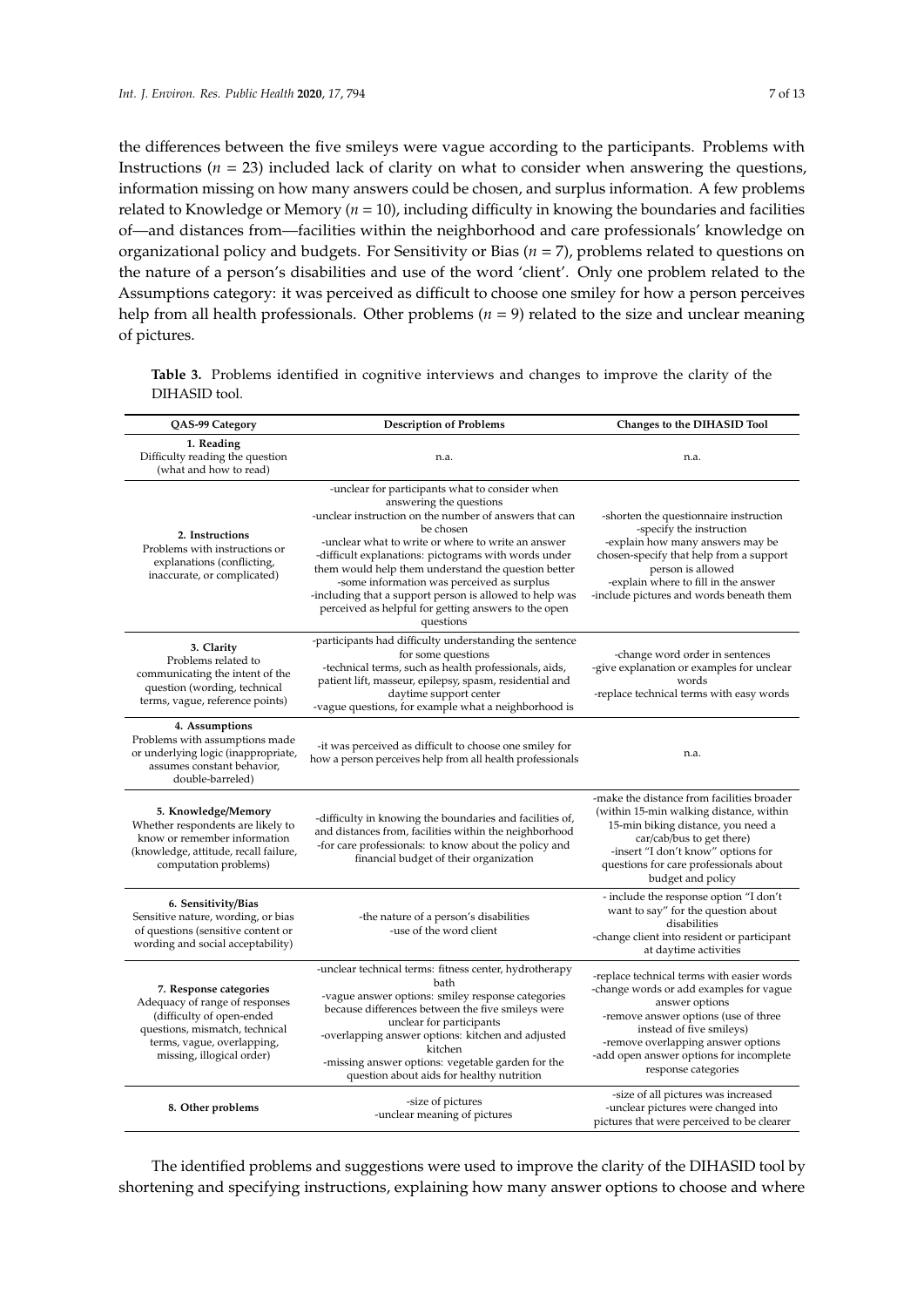to fill in the answer, including or changing pictograms, changing word order, replacing technical terms with easy words, explaining unclear words, removing/inserting answer options, and changing sensitive words.

#### *3.4. Usable DIHASID Tool*

The analysis of the DIHASID tool pilot provided information on (1) how the task was performed and experienced, (2) final points for improvements on usability, and (3) what the DIHASID tool can yield in practice.

It took the 16 participants on average 34 min (38 for participants with ID, 35 for proxy respondents, and 30 for care professionals) to complete the task, and only a few answers were missing. Seven participants, of which six people with ID, chose to fill the DIHASID tool out on paper, and nine used the online questionnaire; both were perceived as clear and easy to navigate. Most participants perceived the explanation and clarity of the task (*n* = 13 out of 16), the ease of the task (*n* = 12 out of 16), and the length of the task (*n* = 13 out of 16) as good. All participants viewed themselves as the right person to answers the questions, except those on financial aspects and health-promoting organizational policies, which care professionals perceived as difficult because they were not familiar with these issues. Regarding financial and policy aspects, participants identified a team leader as the right person to be involved in filling out the DIHASID tool. Participants with ID perceived the help from a care professional as pleasant, needed, and not influencing their answers.

Final points for improving the DIHASID tool included: (1) page numbering, larger answer fields, and larger fonts for the paper version, (2) allowing participants to choose more than one answer option for multiple choice questions, (3) instructing proxies that they can tick 'not applicable' for questions that are irrelevant for the person they represent, e.g., a question about talking when the person they represent cannot speak, and (4) final changes to questions and explanations to improve clarity, for example changing the description of clients 'resident or participant at daytime activities' back to 'client'.

In the group discussions, participants reflected that the DIHASID tool can help to (1) raise awareness and put healthy living in the spotlight, (2) create an overview on what is available to support healthy living, and (3) use the overview to create changes in the organization. Participants identified a summary of the outcomes as needed for generating actionable knowledge. For example, teams of care professionals can discuss this summary and devise action steps together. Participants identified the following stakeholders with whom to share this summary: clients, clients' families, care professionals, team leaders, personal support coordinators, policymakers, and quality assurance officers of the organization.

#### *3.5. Final Version of the DIHASID Tool*

The final DIHASID tool (see Supplementary Materials) consists of 37 questions divided into four parts: (1) participant and setting characteristics, (2) how people support healthy living including their social network, types of support, and values regarding healthy living, (3) how places support healthy living including tools, facilities, accessibility, and person–environment fit, and (4) the preconditions for healthy living that are available, including financial aspects and health-promoting organizational policies. Regarding the type of questions, part one includes multiple choice questions. Parts two, three, and four include the following type of questions: (1) tick boxes on presence of assets, (2) multiple choice questions (3-point smiley scale, but 5-point Likert scale for questions that are aimed only at care professionals and proxies) on how respondents experience a theme, and (3) an open question on wishes and dreams regarding the theme. The tool can be completed by people in a living or day-activity location, e.g., people with mild to moderate ID, proxy respondents for people with severe/profound ID, care professionals, and team leaders.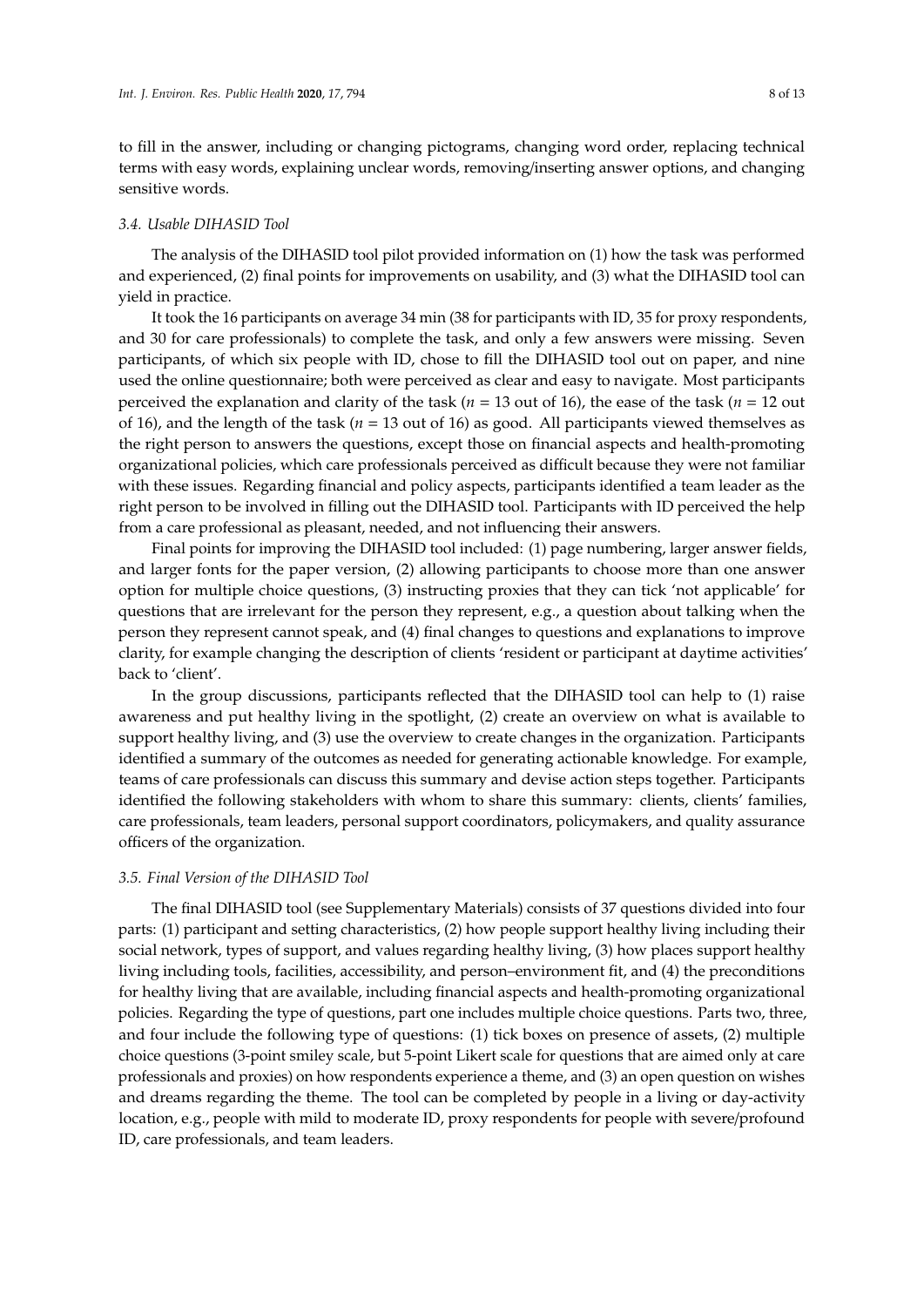#### **4. Discussion**

This study aimed to develop an inclusive and functional tool for mapping assets for physical activity and healthy nutrition in ID support settings. An iterative process of applying feedback from expert interviews, cognitive interviews, and pilot testing was used to develop a comprehensive, clear, usable tool. The tool, named DIscovering Health-promoting Assets in Settings for people with Intellectual Disabilities (DIHASID), can be completed in approximately 30 min by people with mild to moderate ID who are assisted by a support person, proxy respondents for people with severe/profound ID, care professionals, and team leaders.

The DIHASID tool is an inclusive tool for people with ID and care professionals that can be used to facilitate bottom–up engagement to improve the health-promoting capacities of ID support settings. This approach is empowering and aligns with the 'Nothing about us, without us' movement that advocates for the involvement of people with ID in matters that affect them [\[47\]](#page-11-11). Furthermore, this bottom–up approach can create awareness among policymakers of what supports people with ID and their care professionals in facilitating healthy lifestyles. The DIHASID tool helps to implement inclusive and healthy environments and thereby facilitates policymakers in the trend toward a greater focus on environmental impacts on health. For example, the Dutch Environment Act and Green Deal provide good opportunities to include attention on health promotion in spatial planning and sustainable innovations, including a healthy living environment in the care sector [\[48,](#page-12-0)[49\]](#page-12-1).

Participants perceived the DIHASID tool as helpful for providing an overview of user-experienced assets and wishes regarding a healthy living environment for physical activity and healthy nutrition of people with ID, thereby aligning with the goals of asset mapping [\[24\]](#page-10-15). From an asset-based community development perspective, the next steps for building healthy ID support settings include (1) finding connectors and engaging them in (re)building relationships between people to link assets and create a health-promoting infrastructure, (2) creating a joint vision and action plan, and (3) embedding this plan and vision in the settings' organizational structure [\[50,](#page-12-2)[51\]](#page-12-3). These steps are important but also challenging to implement in ID support settings because currently there is a lack of clarity among stakeholders on roles and responsibilities regarding health promotion. Care professionals who are involved in everyday support are often not trained on this topic. Allied health professionals often focus mostly on curative care rather than prevention and may not know how to facilitate care professionals [\[19,](#page-10-10)[52\]](#page-12-4). Furthermore, it might be challenging to involve people with ID in developing a joint vision and action plan. Future studies could design and pilot how this bottom–up process can be tailored to their needs.

A major strength of this study is the co-design of the DIHASID tool by the inclusive research team together with experts in practice, experts in research, and experts by experience. This ensured that tailored methods were used to enable people with ID to meaningfully engage as participants and led to a better match between research and practice. In addition, the insights of the researchers with ID helped in interpreting user perspectives and in deciding on appropriate changes to improve the usability of the tool.

The number of interviews to improve the comprehensibility, clarity, and usability of the tool was limited. However, an iterative process was used, and after the pilot, hardly any changes were required. Although the DIHASID tool gives prompts about a wide range of assets in the physical, social, and organizational environment, the results depend on the participants' familiarity with local assets. Therefore, it is preferable that multiple persons in a setting fill out the DIHASID tool to gain an overview that is as complete as possible. Lastly, some caution should be exercised about implementing this tool in other countries. The type of questioning and general themes are expected to be relevant in other countries, as the tool was built on the basis of an existing international concept mapping study [\[39\]](#page-11-3). However, the clarity of the questions was tested in Dutch, and the tool's comprehensibility and usability were tested in the support organization in the Netherlands. Therefore, we advise anyone who wants to apply the DIHASID tool in another country to conduct a pilot to see whether adaptations are needed for that context.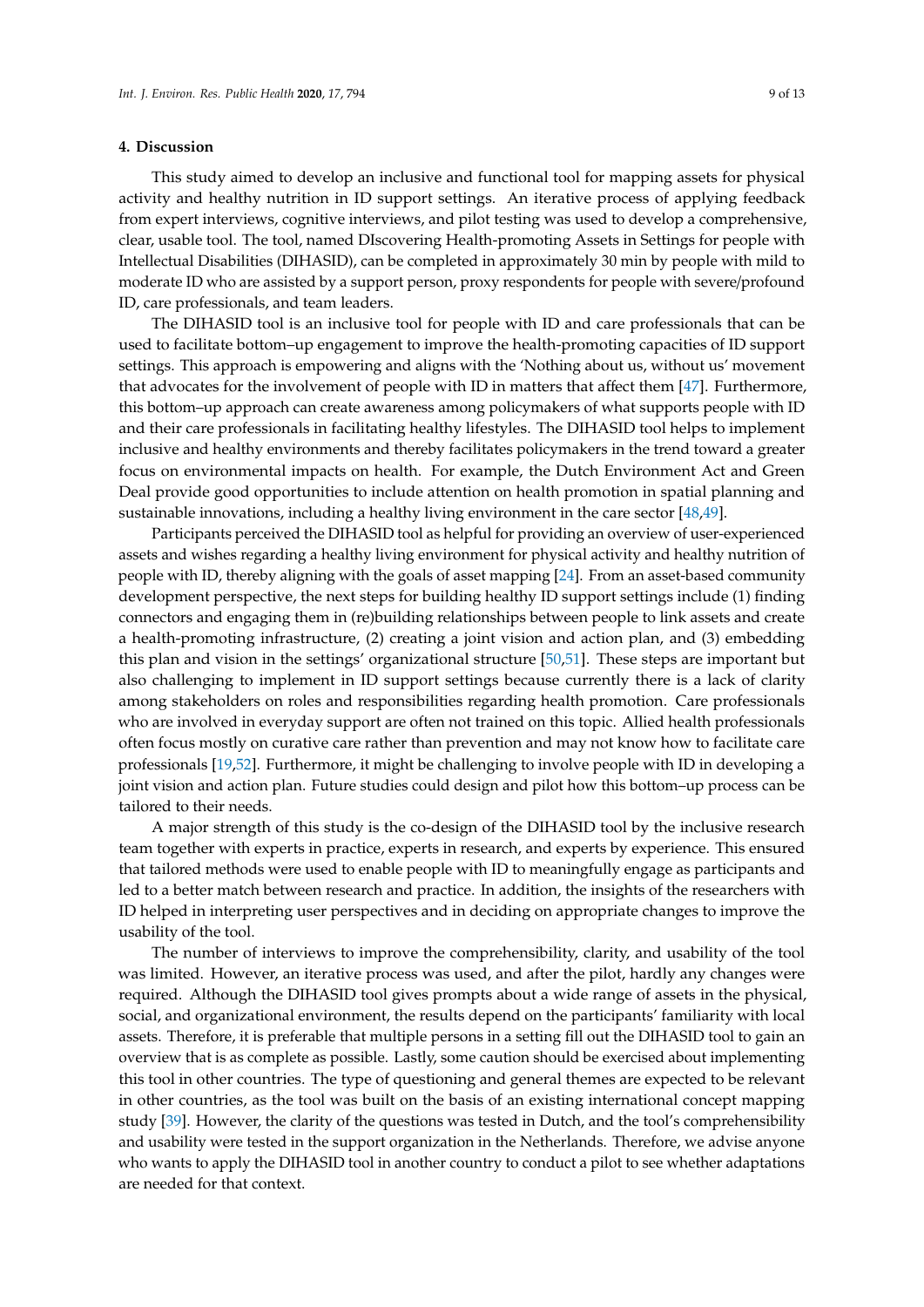Future studies could use the DIHASID tool to (1) provide insight into how people with ID are currently supported by ID support organizations to live healthily, (2) enhance intervention effectiveness in specific settings by identifying assets that can support the intervention in that particular setting and/or interweave the intervention in the setting [\[53\]](#page-12-5), and (3) gain insight into contextual factors that might influence the outcomes and successes of health promotion interventions applied in that particular setting [\[54\]](#page-12-6).

### **5. Conclusions**

The DIHASID tool is a comprehensive, clear, and usable tool to map health-promoting assets in ID support settings. Using the tool provides insight into perceived environmental assets and into points for improvements regarding support for healthy nutrition and physical activity of people with moderate to profound ID in settings where they engage. The bottom–up development of this tool for co-learning ensures that the DIHASID tool asks about assets that may be relevant for users of ID support settings. The tool empowers people with ID and care professionals to pinpoint assets that they find helpful and to identify future directions for creating healthy environments for physical activity and healthy nutrition. The tool can be used together with stakeholders who are responsible for health promotion and organizational policy, and the overview of assets can be used to mobilize and build on assets to inclusively improve the health-promoting capacity of ID support settings.

**Supplementary Materials:** The following are available online at http://[www.mdpi.com](http://www.mdpi.com/1660-4601/17/3/794/s1)/1660-4601/17/3/794/s1, The Appendix includes the English version of the DIHASID tool. The tool was professionally translated from Dutch to English.

**Author Contributions:** Conceptualization and methodology, K.V.v.A., T.H., J.N., A.v.d.C., and H.J.; investigation, K.V.v.A.; analysis, K.V.v.A., A.v.d.C., and H.J.; writing—original draft preparation, K.V.v.A.; writing—review and editing, K.V.v.A., T.H., G.L., J.N., K.v.d.V., A.v.d.C., and H.J. All authors approved the submitted version. All authors have read and agreed to the published version of the manuscript.

**Funding:** ZonMw (Nationaal Programma Gehandicapten, grant number: 80-84500-98-118) and the Academic collaborative Stronger on Your Own Feet.

**Acknowledgments:** The authors would like to acknowledge ZonMw and the Academic collaborative Stronger on Your Own Feet for funding this study. Furthermore, they are very grateful for the contribution of the study participants.

**Conflicts of Interest:** The authors declare no conflict of interest.

**Ethics Approval:** The study is conducted according to the principles of the Declaration of Helsinki (October 2013, 64th WMA General Assembly) and in accordance with the EU General Data Protection Regulation. Written informed consent was obtained from all participants prior to data collection. The accredited Medical Research Ethics Committee of the Radboud University and Medical Center approved the study (registration number: 2018-4408).

#### **References**

- <span id="page-9-0"></span>1. Havercamp, S.M.; Scandlin, D.; Roth, M. Health disparities among adults with developmental disabilities, adults with other disabilities, and adults not reporting disability in North Carolina. *Public Health Rep.* **2004**, *119*, 418. [\[CrossRef\]](http://dx.doi.org/10.1016/j.phr.2004.05.006) [\[PubMed\]](http://www.ncbi.nlm.nih.gov/pubmed/15219799)
- 2. Emerson, E. Underweight, obesity and exercise among adults with intellectual disabilities in supported accommodation in Northern England. *J. Intellect. Disabil. Res.* **2005**, *49*, 134–143. [\[CrossRef\]](http://dx.doi.org/10.1111/j.1365-2788.2004.00617.x) [\[PubMed\]](http://www.ncbi.nlm.nih.gov/pubmed/15634322)
- 3. Humphries, K.; Traci, M.A.; Seekins, T. Nutrition and Adults with Intellectual or Developmental Disabilities: Systematic Literature Review Results. *Intellect. Dev. Disabil.* **2009**, *47*, 163–185. [\[CrossRef\]](http://dx.doi.org/10.1352/1934-9556-47.3.163) [\[PubMed\]](http://www.ncbi.nlm.nih.gov/pubmed/19489663)
- <span id="page-9-1"></span>4. Hilgenkamp, T.I.; Reis, D.; van Wijck, R.; Evenhuis, H.M. Physical activity levels in older adults with intellectual disabilities are extremely low. *Res. Dev. Disabil.* **2012**, *33*, 477–483. [\[CrossRef\]](http://dx.doi.org/10.1016/j.ridd.2011.10.011)
- <span id="page-9-2"></span>5. Schrojenstein Lantman-de Valk, H.M.J. Health in People with Intellectual Disabilities: Current Knowledge and Gaps in Knowledge. *J. Appl. Res. Intellect. Disabil.* **2005**, *18*, 325–333. [\[CrossRef\]](http://dx.doi.org/10.1111/j.1468-3148.2005.00265.x)
- <span id="page-9-3"></span>6. Kuijken, N.; Naaldenberg, J.; Nijhuis-van der Sanden, M.; Schrojenstein-Lantman de Valk, H. Healthy living according to adults with intellectual disabilities: Towards tailoring health promotion initiatives. *J. Intellect. Disabil. Res.* **2016**, *60*, 228–241. [\[CrossRef\]](http://dx.doi.org/10.1111/jir.12243)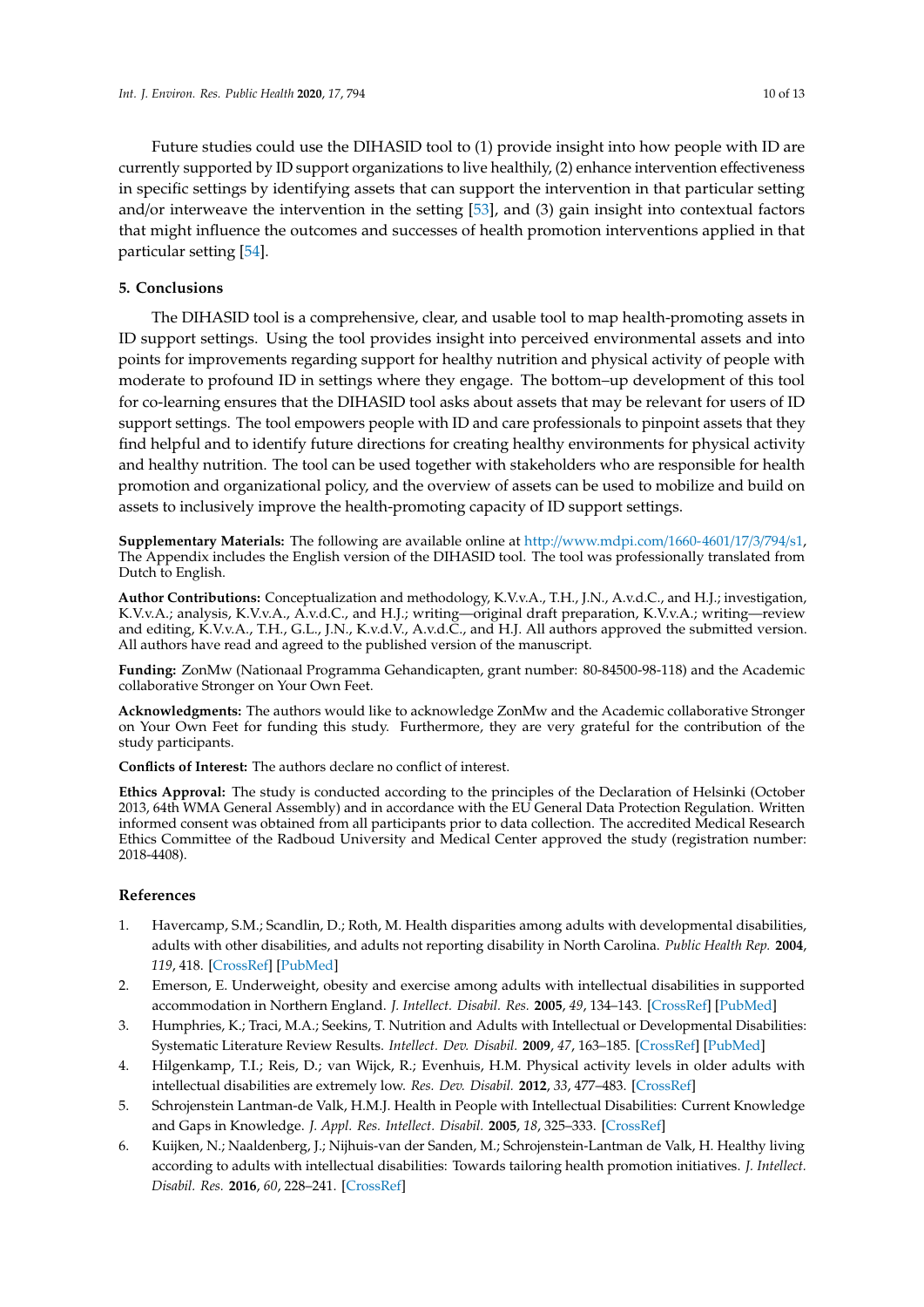- <span id="page-10-0"></span>7. Humpel, N.; Owen, N.; Leslie, E. Environmental factors associated with adults' participation in physical activity: A review. *Am. J. Prev. Med.* **2002**, *22*, 188–199. [\[CrossRef\]](http://dx.doi.org/10.1016/S0749-3797(01)00426-3)
- 8. Botchwey, N.D.; Falkenstein, R.; Levin, J.; Fisher, T.; Trowbridge, M. The Built Environment and Actual Causes of Death Promoting an Ecological Approach to Planning and Public Health. *J. Plan. Lit.* **2015**, *30*, 261–281. [\[CrossRef\]](http://dx.doi.org/10.1177/0885412214561337)
- 9. Popkin, B.M.; Duffey, K.; Gordon-Larsen, P. Environmental influences on food choice, physical activity and energy balance. *Physiol. Behav.* **2005**, *86*, 603–613. [\[CrossRef\]](http://dx.doi.org/10.1016/j.physbeh.2005.08.051)
- <span id="page-10-1"></span>10. Sallis, J.F.; Floyd, M.F.; Rodríguez, D.A.; Saelens, B.E. Role of built environments in physical activity, obesity, and cardiovascular disease. *Circulation* **2012**, *125*, 729–737. [\[CrossRef\]](http://dx.doi.org/10.1161/CIRCULATIONAHA.110.969022)
- <span id="page-10-2"></span>11. Schalock, R.L.; Borthwick-Duffy, S.A.; Bradley, V.J.; Buntinx, W.H.E.; Coulter, D.L.; Craig, E.M.; Gomez, S.C.; Lachapelle, Y.; Luckasson, R.; Reeve, A.; et al. *Intellectual Disability: Definition, Classification, and Systems of Supports*, 11th ed.; American Association on Intellectual and Developmental Disabilities: Washington, DC, USA, 2010; ISBN -978-1-9353-0404-3.
- <span id="page-10-3"></span>12. Zorginstituut Nederland. *Screeningsrapport Gehandicaptenzorg Zinnige Zorg*; Zorginstituut Nederland: Diemen, The Netherlands, 2019.
- <span id="page-10-4"></span>13. Van Staalduinen, W.; ten Voorde, F. *Trendanalyse Verstandelijk Gehandicaptenzorg*; TNO: Amsterdam, The Netherlands, 2011.
- <span id="page-10-5"></span>14. Heutmekers, M.; Naaldenberg, J.; Frankena, T.K.; Smits, M.; Leusink, G.L.; Assendelft, W.J.; van Schrojenstein Lantman-de, H.M. After-hours primary care for people with intellectual disabilities in The Netherlands current arrangements and challenges. *Res. Dev. Disabil.* **2016**, *59*, 1–7. [\[CrossRef\]](http://dx.doi.org/10.1016/j.ridd.2016.07.007) [\[PubMed\]](http://www.ncbi.nlm.nih.gov/pubmed/27484922)
- <span id="page-10-6"></span>15. Naaldenberg, J.; Kuijken, N.; van Dooren, K.; van Schrojenstein Lantman de Valk, H. Topics, methods and challenges in health promotion for people with intellectual disabilities: A structured review of literature. *Res. Dev. Disabil.* **2013**, *34*, 4534–4545. [\[CrossRef\]](http://dx.doi.org/10.1016/j.ridd.2013.09.029) [\[PubMed\]](http://www.ncbi.nlm.nih.gov/pubmed/24161461)
- <span id="page-10-7"></span>16. Bartlo, P.; Klein, P.J. Physical activity benefits and needs in adults with intellectual disabilities: Systematic review of the literature. *Am. J. Intellect. Dev. Disabil.* **2011**, *116*, 220–232. [\[CrossRef\]](http://dx.doi.org/10.1352/1944-7558-116.3.220)
- <span id="page-10-8"></span>17. Steenbergen, H.A.; Van der Schans, C.P.; Van Wijck, R.; De Jong, J.; Waninge, A. Lifestyle Approaches for People with Intellectual Disabilities: A Systematic Multiple Case Analysis. *J. Am. Med. Direct. Assoc.* **2017**, *18*, 980–987. [\[CrossRef\]](http://dx.doi.org/10.1016/j.jamda.2017.06.009)
- <span id="page-10-9"></span>18. Kuijken, N.M.J.; Naaldenberg, J.; Vlot-van Anrooij, K.; Nijhuis-van der Sanden, M.W.; Van Schrojenstein Lantman-de Valk, H.M.J.; Leusink, G.L. Integrating health promotion in everyday life of people with ID—Extent to which current initiatives take context into account. *Intellect. Dev. Disabil.*. (accepted).
- <span id="page-10-10"></span>19. Kuijken, N.M.J.; Vlot-van Anrooij, K.; van Schrojenstein Lantman-de Valk, H.M.J.; Leusink, G.; Naaldenberg, J.; Nijhuis-van der Sanden, M.W. Stakeholder expectations, roles and responsibilities in Dutch health promotion for people with intellectual disabilities. *Health Promot. Int.* **2018**. [\[CrossRef\]](http://dx.doi.org/10.1093/heapro/day059)
- <span id="page-10-11"></span>20. Whitelaw, S.; Baxendale, A.; Bryce, C.; MacHardy, L.; Young, I.; Witney, E. 'Settings' based health promotion: A review. *Health Promot. Int.* **2001**, *16*, 339–353. [\[CrossRef\]](http://dx.doi.org/10.1093/heapro/16.4.339)
- <span id="page-10-12"></span>21. Dooris, M. Expert voices for change: Bridging the silos—Towards healthy and sustainable settings for the 21st century. *Health Place* **2013**, *20*, 39–50. [\[CrossRef\]](http://dx.doi.org/10.1016/j.healthplace.2012.11.009)
- <span id="page-10-13"></span>22. Mũkoma, W.; Flisher, A.J. Evaluations of health promoting schools: A review of nine studies. *Health Promot. Int.* **2004**, *19*, 357–368.
- <span id="page-10-14"></span>23. World Health Organization. The International Network of Health Promoting Hospitals and Health Services: Integrating Health Promotion into Hospitals and Health Services: Concept, Framework and Organization. Available online: https://[apps.who.int](https://apps.who.int/iris/handle/10665/107859)/iris/handle/10665/107859 (accessed on 13 December 2019).
- <span id="page-10-15"></span>24. Morgan, A.; Ziglio, E. Revitalising the evidence base for public health: An assets model. *Promot. Edu.* **2007**, *14*, 17–22. [\[CrossRef\]](http://dx.doi.org/10.1177/10253823070140020701x)
- <span id="page-10-16"></span>25. Alvarez-Dardet, C.; Morgan, A.; Cantero, M.T.R.; Hernán, M. Improving the evidence base on public health assets—The way ahead: A proposed research agenda. *J. Epidemiol. Community Health* **2015**, *69*, 721–723. [\[CrossRef\]](http://dx.doi.org/10.1136/jech-2014-205096) [\[PubMed\]](http://www.ncbi.nlm.nih.gov/pubmed/25814694)
- <span id="page-10-17"></span>26. Saelens, B.E.; Glanz, K.; Sallis, J.F.; Frank, L.D. Nutrition Environment Measures Study in Restaurants (NEMS-R): Development and Evaluation. *Am. J. Prev. Med.* **2007**, *32*, 273–281. [\[CrossRef\]](http://dx.doi.org/10.1016/j.amepre.2006.12.022)
- 27. Wong, F.; Stevens, D.; Connor-Duffany, K.; Siegel, K.; Gao, Y. Community Health Environment Scan Survey (CHESS): A novel tool that captures the impact of the built environment on lifestyle factors. *Glob. Health Act.* **2011**, *4*. [\[CrossRef\]](http://dx.doi.org/10.3402/gha.v4i0.5276) [\[PubMed\]](http://www.ncbi.nlm.nih.gov/pubmed/21394246)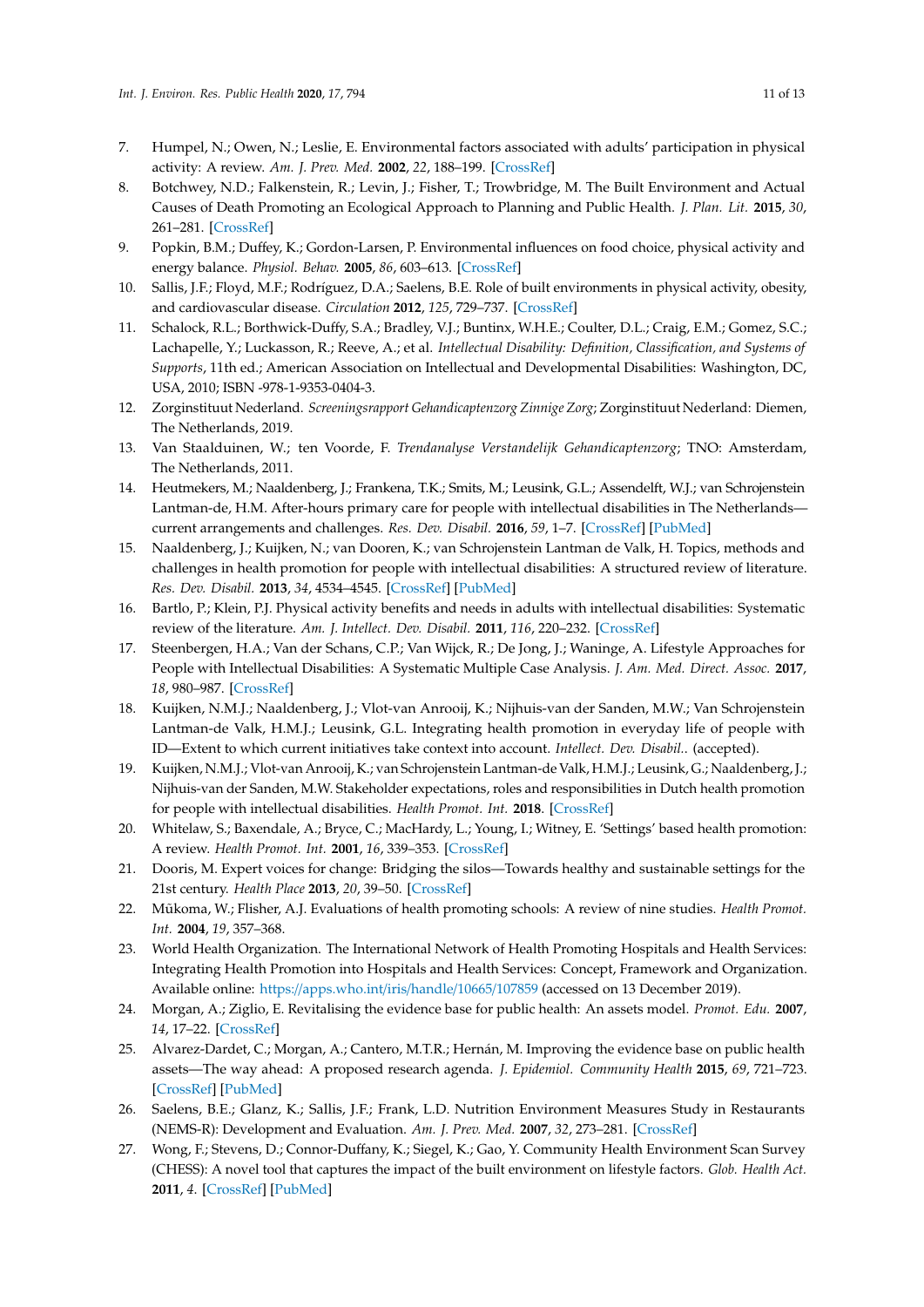- 28. Oldenburg, B.; Sallis, J.F.; Harris, D.; Owen, N. Checklist of Health Promotion Environments at Worksites (CHEW): Development and measurement characteristics. *Am. J. Health Promot.* **2002**, *16*, 288–299. [\[CrossRef\]](http://dx.doi.org/10.4278/0890-1171-16.5.288) [\[PubMed\]](http://www.ncbi.nlm.nih.gov/pubmed/12053440)
- 29. Nederlands Instituut voor Sport en Bewegen. De Beweegvriendelijke Omgeving Scan (BVO Scan) Hoe Beweegvriendelijk is uw Buurt of Wijk? Available online: https://[www.kenniscentrumsport.nl](https://www.kenniscentrumsport.nl/publicatie/?de-beweegvriendelijke-omgeving-scan-bvo-scan&kb_id=16655)/publicatie/ [?de-beweegvriendelijke-omgeving-scan-bvo-scan&kb\\_id](https://www.kenniscentrumsport.nl/publicatie/?de-beweegvriendelijke-omgeving-scan-bvo-scan&kb_id=16655)=16655 (accessed on 13 December 2019).
- 30. Gezond in. De Leefplekmeter. Wat Vind je van je leefplek? Available online: https://[www.kenniscentrumsport.](https://www.kenniscentrumsport.nl/publicatie/?de-leefplekmeter&kb_id=23868) nl/publicatie/[?de-leefplekmeter&kb\\_id](https://www.kenniscentrumsport.nl/publicatie/?de-leefplekmeter&kb_id=23868)=23868 (accessed on 13 December 2019).
- 31. Rijksinstituut voor Veiligheid en Milieu. Gezonde Omgeving Utrecht (Go! Utrecht). Handelingsperspectieven voor een Gezonde Leefomgeving. Available online: https://www.rivm.nl/publicaties/[gezonde-omgeving](https://www.rivm.nl/publicaties/gezonde-omgeving-utrecht-go-utrecht-handelingsperspectieven-voor-gezonde-leefomgeving)[utrecht-go-utrecht-handelingsperspectieven-voor-gezonde-leefomgeving](https://www.rivm.nl/publicaties/gezonde-omgeving-utrecht-go-utrecht-handelingsperspectieven-voor-gezonde-leefomgeving) (accessed on 13 December 2019).
- 32. National Center for Chronic Disease Prevention and Health Promotion. Built Environment Assessment Tool. Available online: https://www.cdc.gov/nccdphp/dnpao/state-local-programs/[built-environment-assessment](https://www.cdc.gov/nccdphp/dnpao/state-local-programs/built-environment-assessment/index.htm)/ [index.htm](https://www.cdc.gov/nccdphp/dnpao/state-local-programs/built-environment-assessment/index.htm) (accessed on 13 December 2019).
- 33. Green, S.H.; Glanz, K. Development of the perceived nutrition environment measures survey. *Am. J. Prev. Med.* **2015**, *49*, 50–61. [\[CrossRef\]](http://dx.doi.org/10.1016/j.amepre.2015.02.004)
- 34. Chow, C.K.; Lock, K.; Madhavan, M.; Corsi, D.J.; Gilmore, A.B.; Subramanian, S.V.; Li, W.; Swaminathan, S.; Lopez-Jaramillo, P.; Avezum, A.; et al. Environmental Profile of a Community's Health (EPOCH): An Instrument to Measure Environmental Determinants of Cardiovascular Health in Five Countries. *PLoS ONE* **2010**, *5*, e14294. [\[CrossRef\]](http://dx.doi.org/10.1371/journal.pone.0014294)
- 35. DeJoy, D.M.; Wilson, M.G.; Goetzel, R.Z.; Ozminkowski, R.J.; Wang, S.; Baker, K.M.; Bowen, H.M.; Tully, K.J. Development of the Environmental Assessment Tool (EAT) to measure organizational physical and social support for worksite obesity prevention programs. *J. Occup. Environ. Med.* **2008**, *50*, 126–137. [\[CrossRef\]](http://dx.doi.org/10.1097/JOM.0b013e318161b42a)
- <span id="page-11-0"></span>36. Shimotsu, S.T.; French, S.A.; Gerlach, A.F.; Hannan, P.J. Worksite environment physical activity and healthy food choices: Measurement of the worksite food and physical activity environment at four metropolitan bus garages. *Int. J. Behav. Nutr. Phys. Act.* **2007**, *4*, 17. [\[CrossRef\]](http://dx.doi.org/10.1186/1479-5868-4-17)
- <span id="page-11-1"></span>37. Springer, A.E.; Evans, A.E. Assessing environmental assets for health promotion program planning: A practical framework for health promotion practitioners. *Health Promot. Perspect.* **2016**, *6*, 111–118. [\[CrossRef\]](http://dx.doi.org/10.15171/hpp.2016.19)
- <span id="page-11-2"></span>38. Van Bortel, T.; Wickramasinghe, N.D.; Morgan, A.; Martin, S. Health assets in a global context: A systematic review of the literature. *BMJ Open* **2019**, *9*. [\[CrossRef\]](http://dx.doi.org/10.1136/bmjopen-2018-023810)
- <span id="page-11-3"></span>39. Vlot-van Anrooij, K.; Naaldenberg, J.; Hilgenkamp, T.I.M.; Vaandrager, L.; van der Velden, K.; Leusink, G.L. Towards healthy settings for people with intellectual disabilities. *Health Promot. Int.* **2019**. [\[CrossRef\]](http://dx.doi.org/10.1093/heapro/daz054)
- <span id="page-11-4"></span>40. Vlot-van Anrooij, K. Perspectives of people with intellectual disabilities on people, places, and preconditions supporting healthy living. (Submitted).
- <span id="page-11-5"></span>41. Willis, G.B. *Cognitive Interviewing: A Tool for Improving Questionnaire Design*; Sage Publications: Thousand Oaks, CA, USA, 2004; ISBN 9780761928041.
- <span id="page-11-6"></span>42. Bakker-van Gijssel, E.J.; Lucassen, P.L.; olde Hartman, T.C.; Assendelft, W.J.; van Schrojenstein Lantman-de, H.M. Constructing a health assessment questionnaire for people with intellectual disabilities: A cognitive interview study. *J. Appl. Res. Intellect. Disabil.* **2019**. [\[CrossRef\]](http://dx.doi.org/10.1111/jar.12676)
- <span id="page-11-7"></span>43. Lewis, J.R. IBM computer usability satisfaction questionnaires: Psychometric evaluation and instructions for use. *Int. J. Hum. Comput. Interact.* **1995**, *7*, 57–78. [\[CrossRef\]](http://dx.doi.org/10.1080/10447319509526110)
- <span id="page-11-8"></span>44. Zhang, J.; Walji, M.F. TURF: Toward a unified framework of EHR usability. *J. Biomed. Informatics* **2011**, *44*, 1056–1067. [\[CrossRef\]](http://dx.doi.org/10.1016/j.jbi.2011.08.005)
- <span id="page-11-9"></span>45. Johnson, K.; Minogue, G.; Hopklins, R. Inclusive research: Making a difference to policy and legislation. *J. Appl. Res. Intellect. Disabil.* **2014**, *27*, 76–84. [\[CrossRef\]](http://dx.doi.org/10.1111/jar.12085)
- <span id="page-11-10"></span>46. Frankena, T.; Naaldenberg, J.; Cardol, M.; Garcia Iriarte, E.; Buchner, T.; Brooker, K.; Embregts, P.; Joosa, E.; Crowther, F.; Fudge Schormans, A.; et al. A consensus statement on how to conduct inclusive health research. *J. Intell. Disabil. Res.* **2018**, *63*, 1–11. [\[CrossRef\]](http://dx.doi.org/10.1111/jir.12486)
- <span id="page-11-11"></span>47. United Nations. International Day of Disabled Persons, 2004—Nothing about Us, Without Us. Available online: https://www.un.org/development/desa/disabilities/[international-day-of-persons-with-disabilities-](https://www.un.org/development/desa/disabilities/international-day-of-persons-with-disabilities-3-december/international-day-of-disabled-persons-2004-nothing-about-us-without-us.html)3-december/[international-day-of-disabled-persons-2004-nothing-about-us-without-us.html](https://www.un.org/development/desa/disabilities/international-day-of-persons-with-disabilities-3-december/international-day-of-disabled-persons-2004-nothing-about-us-without-us.html) (accessed on 10 April 2019).